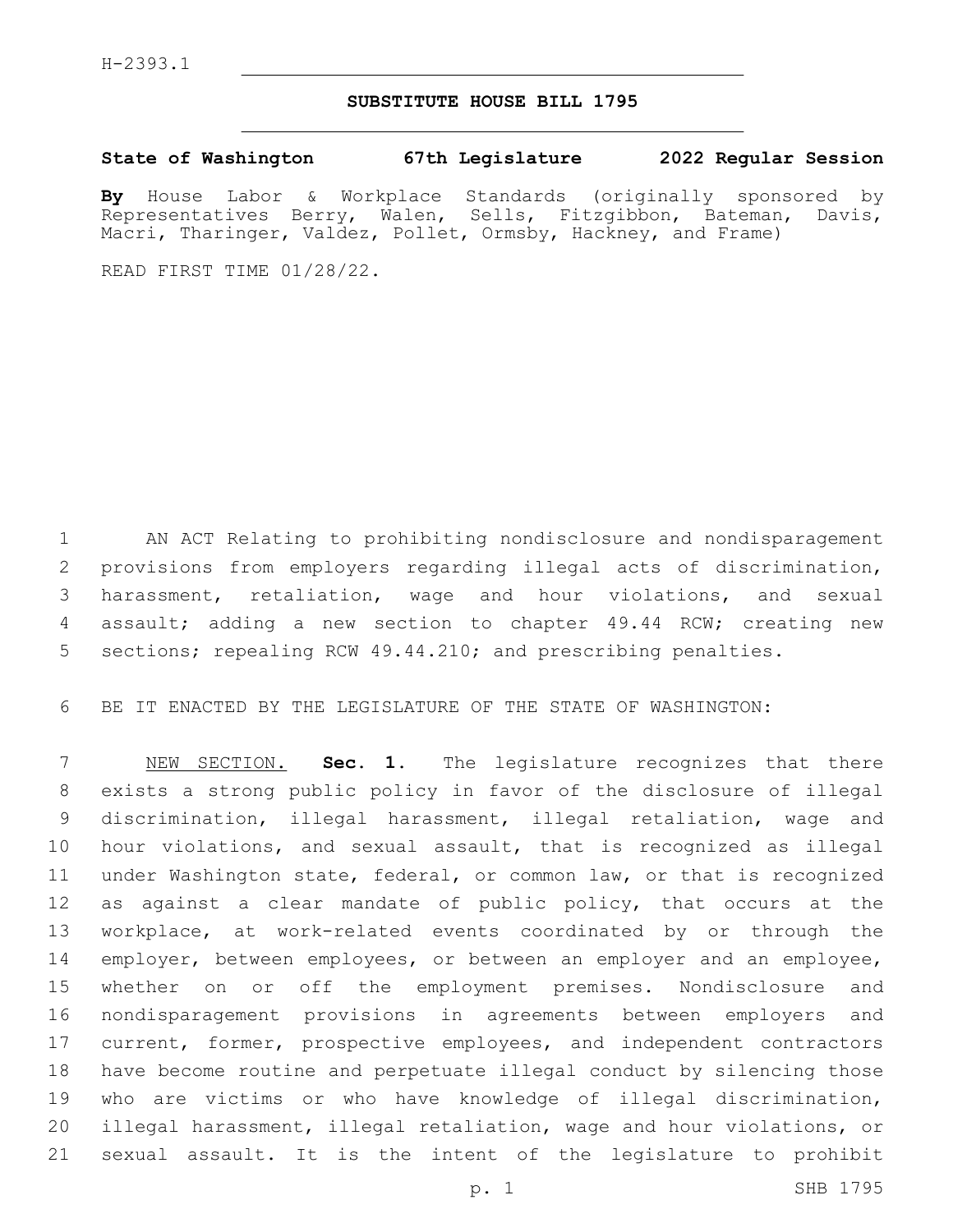nondisclosure and nondisparagement provisions in agreements, which defeat the strong public policy in favor of disclosure.

 NEW SECTION. **Sec. 2.** A new section is added to chapter 49.44 4 RCW to read as follows:

 (1) A provision in an agreement by an employer and an employee not to disclose or discuss conduct, or the existence of a settlement involving conduct, that the employee reasonably believed under Washington state, federal, or common law to be illegal discrimination, illegal harassment, illegal retaliation, a wage and hour violation, or sexual assault, or that is recognized as against a clear mandate of public policy, is void and unenforceable. Prohibited nondisclosure and nondisparagement provisions in agreements concern conduct that occurs at the workplace, at work-related events 14 coordinated by or through the employer, between employees, or between an employer and an employee, whether on or off the employment premises. Prohibited nondisclosure and nondisparagement provisions include those contained in employment agreements, independent contractor agreements, agreements to pay compensation in exchange for the release of a legal claim, or any other agreement between an 20 employer and an employee.

 (2) This section does not prohibit the enforcement of a provision in any agreement that prohibits the disclosure of the amount paid in 23 settlement of a claim.

 (3) It is a violation of this section for an employer to discharge or otherwise discriminate or retaliate against an employee for disclosing or discussing conduct that the employee reasonably believed to be illegal harassment, illegal discrimination, illegal retaliation, wage and hour violations, or sexual assault, that is recognized as illegal under state, federal, or common law, or that is recognized as against a clear mandate of public policy, occurring in the workplace, at work-related events coordinated by or through the 32 employer, between employees, or between an employer and an employee, 33 whether on or off the employment premises.

 (4) It is a violation of this section for an employer to request or require that an employee enter into any agreement provision that 36 is prohibited by this section.

 (5) It is a violation of this section for an employer to attempt to enforce a provision of an agreement prohibited by this section, whether through a lawsuit, a threat to enforce, or any other attempt